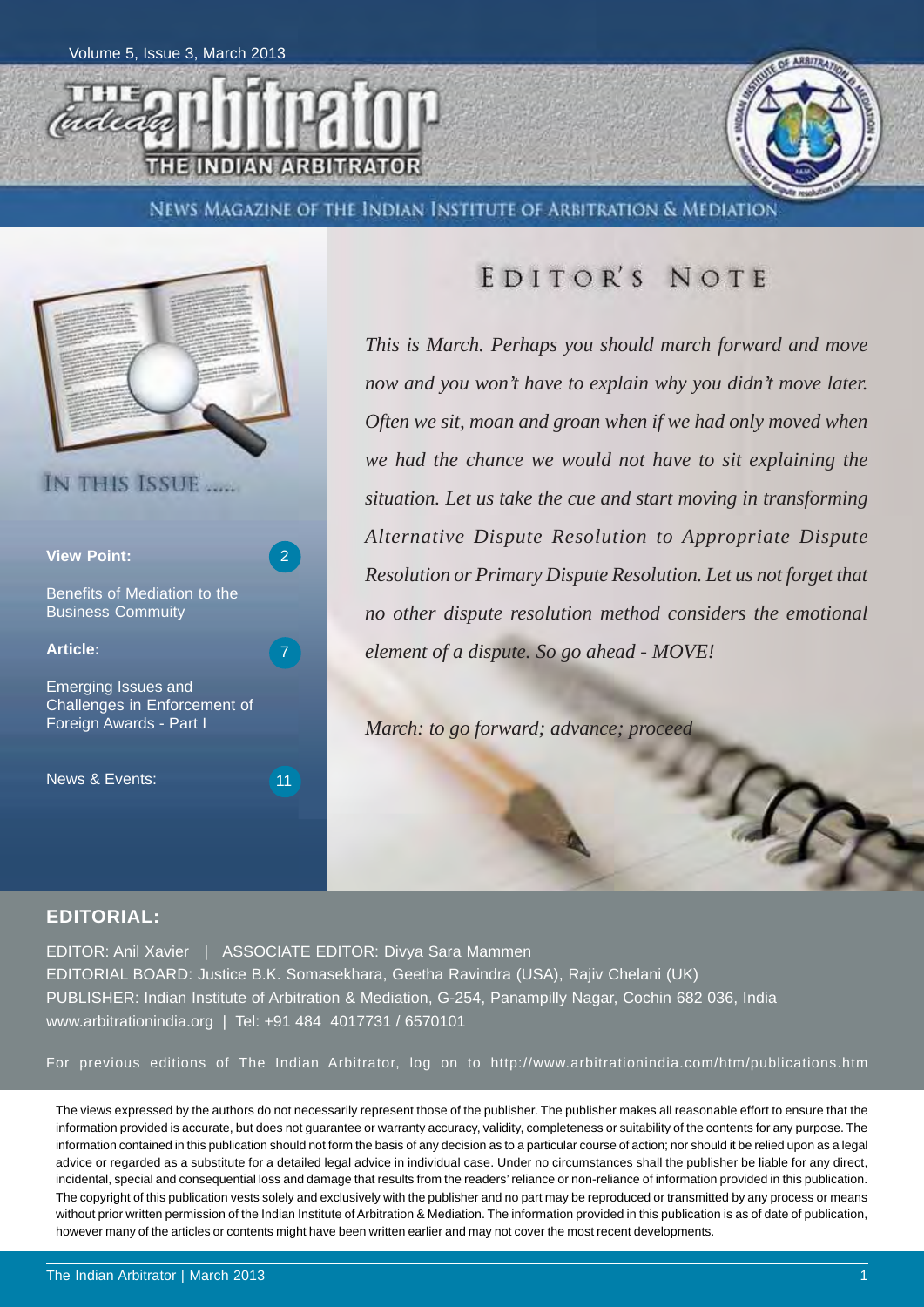## BENEFITS OF MEDIATION TO THE BUSINESS COMMUNITY ISHITA DAS



*In the wake of the globalization, the complexities of modern commercial transactions have necessitated effective redressal mechanisms for speedy settlement of commercial disputes. This has been made possible through the use of measures such as arbitration, conciliation and mediation which do away with the long-drawn process of justice delivery mechanism adopted by the courts. 'Mediation' has been widely adopted all across the globe as a preferred method of settling disputes for the evident advantages that it accrues to the parties in conflict. This article highlight the significance of mediation in the contemporary scenario.*

AUTHOR: MS. ISHITA DAS IS A 4TH YEAR LAW STUDENT OF NATIONAL LAW UNIVERSITY, JODHPUR, INDIA.

## **BACKGROUND OF 'MEDIATION' AS AN ALTERNATIVE DISPUTE RESOLUTION MECHANISM**

'**M**ediation' is a structured negotiation process in which the disputing parties engage the assistance of a neutral third party, the 'Mediator', who uses certain negotiation procedures and techniques to help the parties in conflict, without imposing any obligatory settlement but rather enabling the parties to understand each other's views and interests in light of the issues of conflict, with the creation of an atmosphere that facilitates the discussion between the conflicting parties to reach a satisfactory and viable solution.

Article 1 (3) of the UNCITRAL Model Law on International Commercial Conciliation, 2002 (hereinafter "UNCITRAL Model Law") provides that "for the purposes of this Law, 'conciliation' means a process, whether referred to by the expression conciliation, mediation or an expression of similar import, whereby parties request a third person or persons ('the conciliator') to assist them in their attempt to reach an amicable settlement of their dispute arising out of or relating to a contractual or other legal relationship." It also provides that the conciliator does not have the authority to impose upon the parties a solution to the dispute, meaning that the parties are free to decide whether they want to accept the solution so provided by the conciliator or not. Alternatively, they may try to find another viable solution.

The UNCITRAL Model Law has been enacted with a view to assist the States in enhancing their legislation, governing the use of modern conciliation or mediation techniques, and in formulating such legislation where none currently exists.1

**(Footnotes)**  $1 \overline{1}$  G.A. Res. 57/18, U.N. GAOR, 57<sup>th</sup> Sess., Supp. No. 17, U.N. Doc. A/57 v. 19, 2002)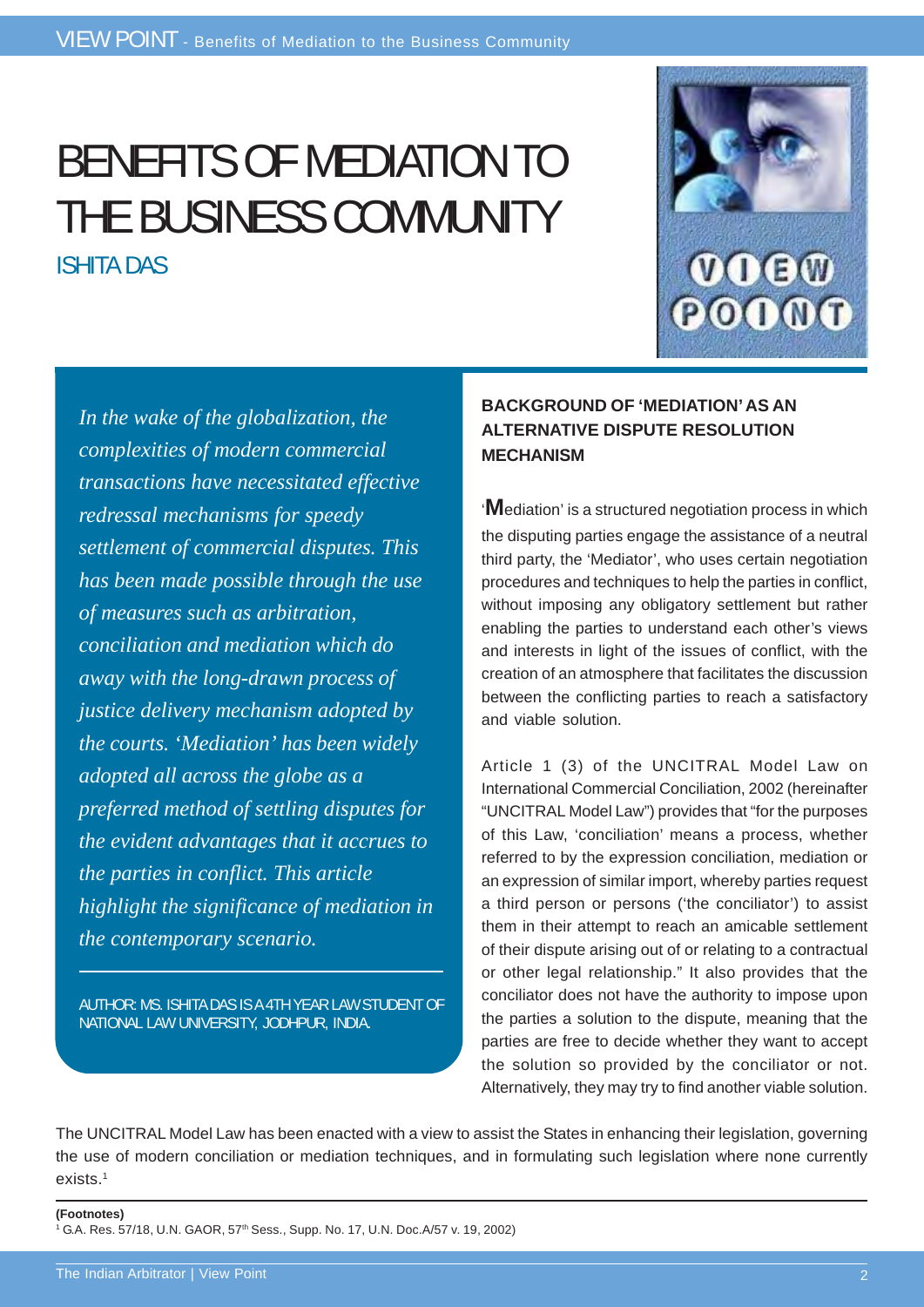The terms 'conciliation' and 'mediation' are often used interchangeably. The countries including United State of America<sup>2</sup> and Canada<sup>3</sup> have enacted legislations for mediation based on the UNCITRAL Model Law<sup>4</sup>. However, in UK, it is believed that "conciliation is a process in which the Conciliator plays a 'proactive role to bring about a settlement' and mediation is 'a more passive process".<sup>5</sup> However, this view does not hold true for UK in entirety as according to the Advisory, Conciliation and Arbitration Service, UK, 'mediation' involves a process in which the neutral mediator takes a more pro-active role than a conciliator for the resolution of the dispute, which the parties are free to accept or reject<sup>6</sup>, which brings out the contradictory stand of UK in distinguishing between 'conciliation' and 'mediation'. However, in 2008, the European Union, adopted the DIRECTIVE OF THE EUROPEAN PARLIAMENT AND OF THE COUNCIL on certain aspects of mediation in civil and commercial matter, where 'mediation' has been defined as a "structured process, however named or referred to", clarifying that mediation maybe called differently.

The UNCITRAL Working Group clearly contemplated that the UNCITRAL Model Law could apply to both domestic commercial mediations and international mediations<sup>7</sup>.

Mediation is being increasingly recognized as an effective method of resolving disputes for the array of benefits that it bestows upon the conflicting parties.

#### **(Footnotes)**

2 The legislation, *Uniform Mediation Act*, *adopted in 2001 (amended in 2003) by the National Conference of Commissioners on Uniform State Laws,* enacts uniform legislation influenced by the UNCITRAL Model Law and the principles on which it is based.

<sup>3</sup> The legislation, *Uniform [International] Commercial Mediation Act, adopted in 2005 by the Uniform Law Conference of Canada, enacts uniform legislation* influenced by the UNCITRAL Model Law and the principles on which it is based.

4 For the complete list of the States which have enacted legislations based on the UNCITRAL Model Law see http://www.uncitral.org/uncitral/en/uncitral\_texts/ arbitration/2002Model\_conciliation\_status.html (last visited Mar. 2, 2012).

5 BROWN, THE HANDBOOK OF THE CITY DISPUTES PANEL, UK 127 (1997).

<sup>6</sup> *See* ADVISORY, CONCILIATION, AND ARBITRATION SERVICE, THE ACAS ROLE IN CONCILIATION, ARBITRATION AND MEDIATION (1989).

7 Art. 1(1) of the UNCITRAL Model Law provides express drafting instructions for States wishing to adopt the Model Law as applying to domestic as well as international mediations.

## INTERESTED TO CONTRIBUTE ARTICLES?

We would like to have your contributions. Articles should be in English. Please take care that quotations, references and footnotes are accurate and complete. Submissions may be made to the Journals Division, Indian Institute of Arbitration & Mediation, G-254, Panampilly Nagar, Cochin - 682 036 or editor@arbitrationindia.com.

Publication of the Article will be the discretion of IIAM and submissions made indicates that the publish the copyrighted material to the publisher of the IIAM Journal.

## Are you interested to open IIAM COMMUNITY MEDIATION CLINICS?

Indian Institute of Arbitration & Mediation welcomes you to take part in an exiting attempt of social transition to make our world a safe, sustainable, peaceful and prosperous place to live.

Make an important contribution by adopting or supporting Community Mediation Clinics.

#### **For details visit www.communitymediation.in**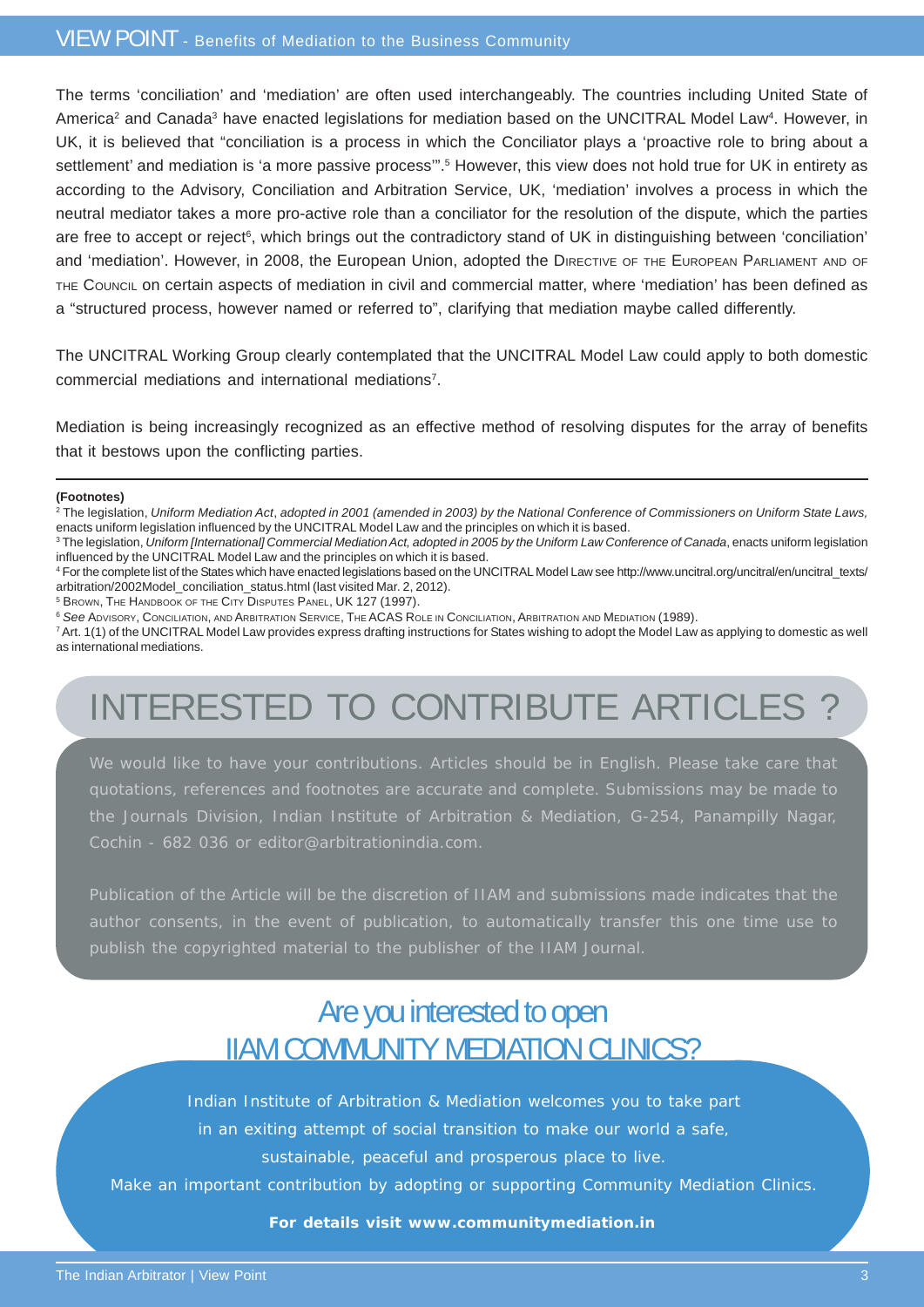### **HOW CAN MEDIATION BENEFIT THE BUSINESS COMMUNITY?**

The advantages of mediation to the business community are multi-fold:

*Firstly*, 'mediation' is an alternative dispute resolution mechanism to settle disputes *swiftly and inexpensively*. Mediation, in comparison to other methods of dispute resolution, provides quick settlement of dispute between the parties, whereas completion of arbitration procedures may require several weeks and litigation might take several years for reaching finality in the proceedings.

As the duration for the conclusion of mediation is generally lesser, the costs incurred in the process are reflective of the same. Litigation often ends up in draining the pockets of the parties in conflict by the time the Judge determines the outcome of the case brought before the Court.

*Secondly*, the 'Mediator' appointed for the mediation proceeding, encourages each of the conflicting parties to reach a *mutually acceptable* solution. In mediation, no party stands to lose as they reach a settlement, considering the interests of both the parties harmoniously.

*Thirdly*, the parties have a *high involvement* in the process of negotiation and they can even control the outcome of the dispute in mediation, engaging in an informal discussion to settle their dispute.

*Fourthly*, the Mediator can propose *creative solutions* to resolve the conflict and help the parties to identify the underlying difficulties in the dispute, promoting exchange of information between the parties and helping them to come up with a solution that can meet their needs.

*Fifthly*, the decision of the Mediator is not *obligatory* on any of the parties and they have the freedom to decide whether or not they want to adopt the Mediator's declaration. This does not impose any burden on the parties and therefore, it is a hassle-free mechanism to deal with the dispute.

*Sixthly*, *confidentiality* in guaranteed in mediation as unless the parties agree otherwise, all information relating to the mediation proceedings shall be kept confidential, except where disclosure is required under the law or for the purposes of implementation or enforcement of a settlement agreement.

*Seventhly*, when the conflicting parties deliberate on the issues for consideration, *privacy* is maintained.

*Eighthly*, mediation helps to *bridge the cultural gap* between the disputing parties as often there is a cultural divide between the parties when they are from different regions or countries. The Mediator coordinates their differences to help them understand each other's views and reach a practically viable solution.

*Lastly* and *most importantly*, mediation as an alternative dispute resolution mechanism allows the parties in conflict to sustain *cordial relations* for future business transactions. When parties choose the Court as the forum for dispute settlement, by the time the process of litigation concludes, there is a strain in the relationship of the conflicting parties. In mediation, the Mediator helps the parties to resolve the conflict by reaching a settlement that satisfies their interests and priorities in the best possible manner, rooting out the cause of discontentment between the parties, thereby creating a fertile ground for sowing more seeds of business initiatives which would ultimately bear fruit for both the parties.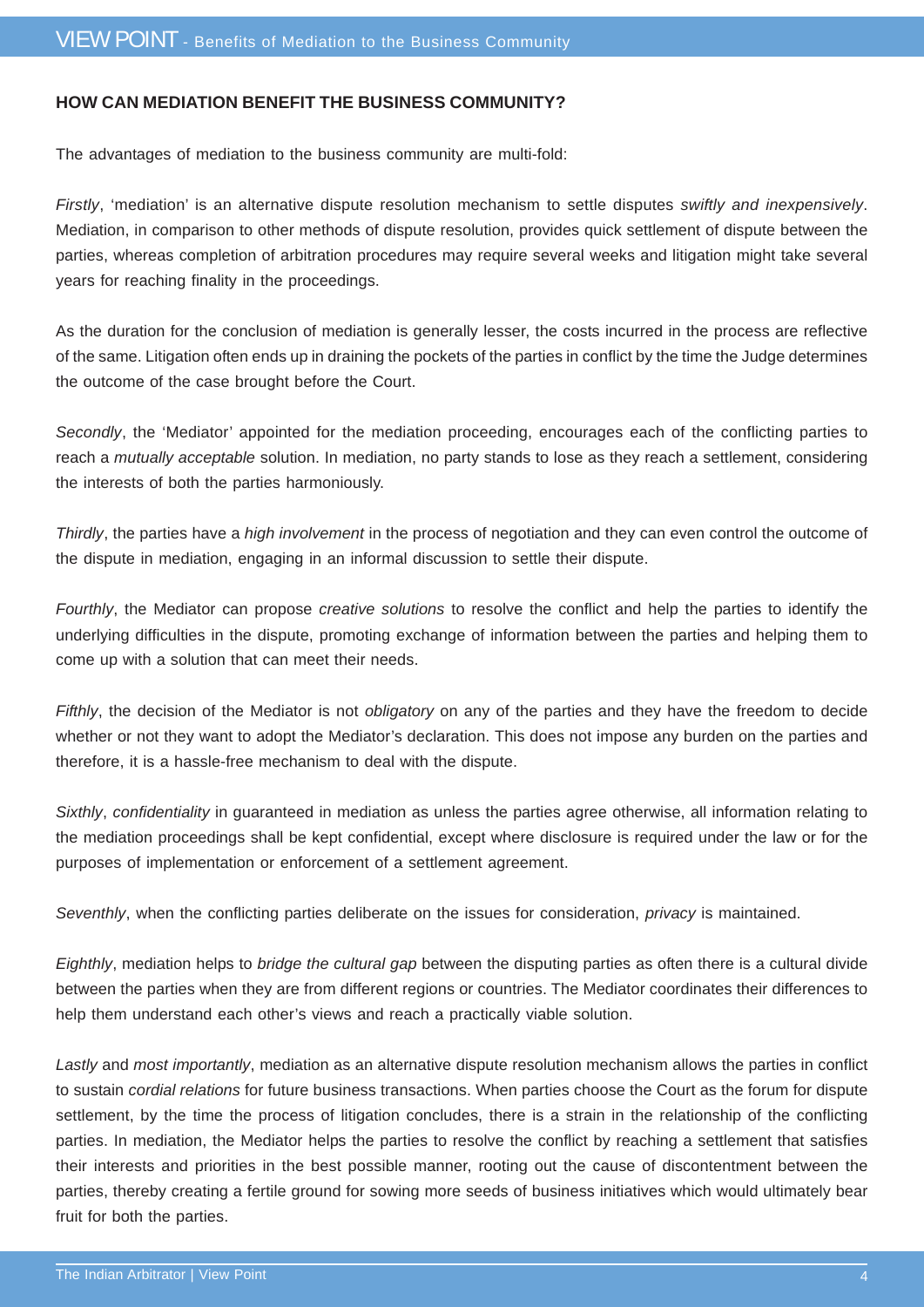### **ANALYSIS OF A FICTITIOUS SITUATION TO UNDERSTAND THE EFFICACY OF MEDIATION**

Let us take an imaginary fact situation to appreciate the significance and advantages of mediation:

Amore, a young man from a humble background , after completion of his graduate program in civil engineering, started the business of engineering, procurement and construction activities under the name of Amore Business Ltd. (hereinafter "ABL"). ABL was incorporated in 2001 and in a span of five years had evolved into a prominent part of the energy, petrochemicals and civil infrastructure sectors. Amore was a part of the Board of Directors (hereinafter "BOD") of the company. Later, in 2006, his younger brother, Bose, also a civil engineer, joined him in the business and was appointed as the Head of the Technology Department. Amore held 55% of the share-holding of ABL's shares, while Bose held 15% of the shares and the remaining 30% vested with the public at large.

In 2006, Amore was elevated to the position of Chairman of the BOD, assuming greater control over the company.

Amore was known as a workaholic in his company whose persistent endeavour was to push the goodwill of the company to greater heights. He stayed well beyond the working hours, preparing plans for the future benefit of the company. Bose, as the Technology Department Head, generated lots of innovative ideas to improve upon the existing technology, as a result of which, the company's profits doubled within the next five years.

#### WIFE'S DIARY:

Tonight, I thought my husband was acting weird. We had made plans to meet at a nice restaurant for dinner. I was shopping with my friends all day long, so I thought he was upset at the fact that I was a bit late, suggested that we go somewhere quiet so we could talk. He agreed,

I asked him what was wrong; He said, "Nothing." I asked him if it was my fault that he was upset. He said he wasn't upset, that it had nothing that I loved him. He smiled slightly, and kept driving.

I can't explain his behavior I don't know why he didn't say, "I love you, too." When we got home, I felt as if I had lost him completely, as if he came to bed. But I still felt that he was distracted and his thoughts I'm almost sure that his thoughts are with someone else. My life is a disaster.

### HUSBAND'S DIARY:

Boat wouldn't start, can't figure it out.

 $Side$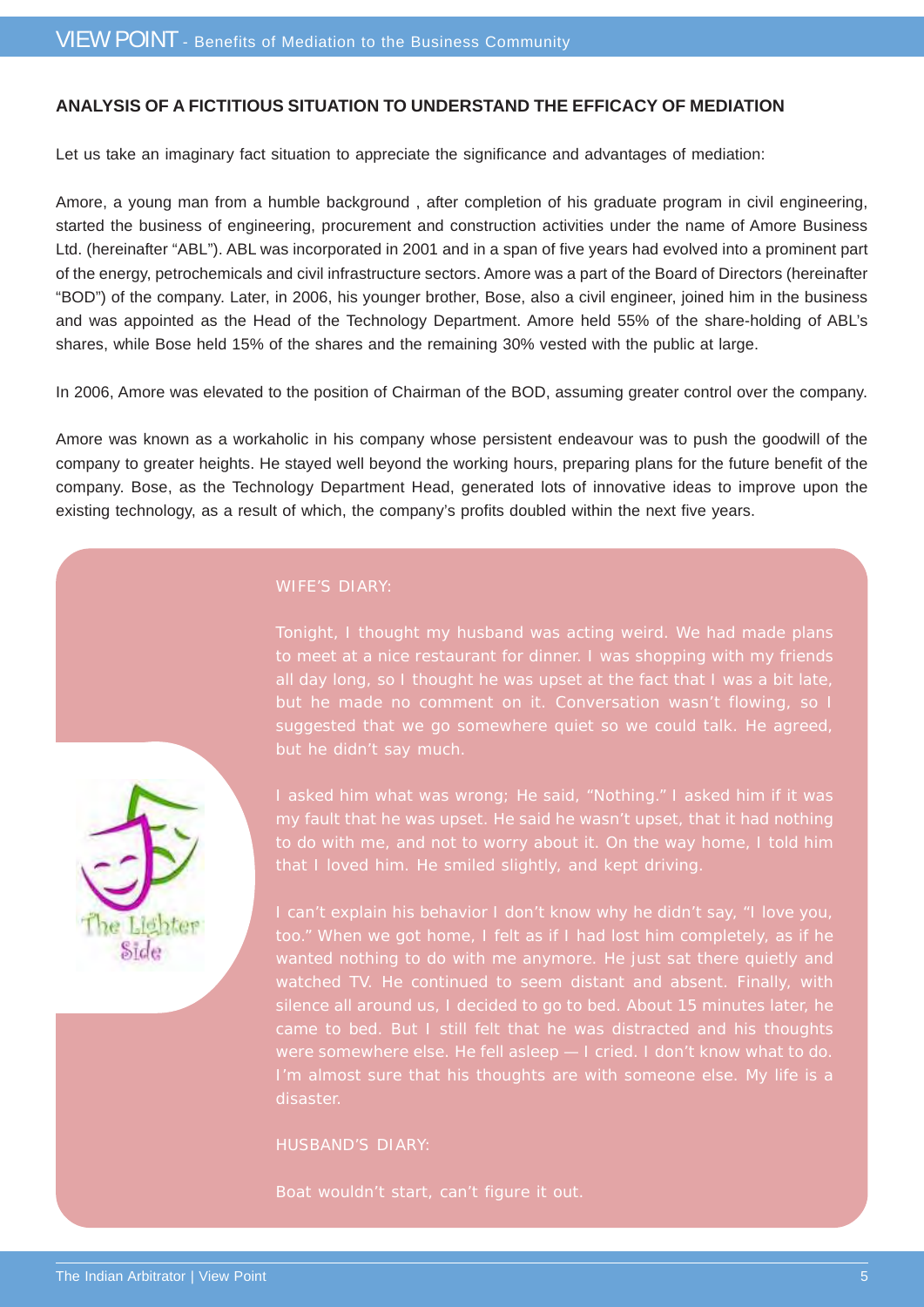In 2011, the company issued further shares to expand its capital base. Bose, meanwhile, was appointed as a member of the BOD in the company. However, Bose wanted more money and was dissatisfied with the current status of the company. He entered into a contract with Xykes Construction Ltd. (hereinafter "XCL"), a loyal customer of ABL, whereby he delivered machinery worth US \$ 150,000 at US \$ 200,000.

Soon, the company, XCL discovered the scam that Bose, on behalf of ABL had pulled, and asked for the reimbursement of the money. However, Bose refused to pay back the dues, resulting which a meeting was arranged amongst the Board of Directors and Bose was removed as a member of the BOD for breach of fiduciary duty. Amore was really unhappy with the current scheme of things and withdrew from the office for several days. He was ashamed of his brother's actions and could not stand the criticism of his colleagues.

In the latter part of 2011, XCL threatened to file a lawsuit against ABL for failure to reimburse the dues. The newspapers were rife with rumours of differences between the two brothers in ABL, following which the share price of ABL in the stock market fell rapidly. Knowing that the reputation of ABL was at stake, Amore tried to dissuade XCL from filing a lawsuit against ABL. He proposed the alternative of settling the dispute through mediation to prevent further damage to the company's repute. He also did not want a collapse in the ABL-XCL business relationship, which would be the probable consequence of litigation, where both the parties would be pitted against each other. Furthermore, resolution with the help of mediation would be quick, fair and would give both the parties a workable solution.

So both the parties, ABL and XCL entered into an Agreement to Mediate and discussed what each of them wanted from the mediation process. Finally, when the mediation concluded, XCL got its reimbursement, along with a proposal for merger with ABL.

Soon, the newspapers published stories of their proposed merger, which sky-rocketed the share price of ABL. Therefore, ABL not only resolved the dispute with XCL but also used this process as a means to strengthen its ties with its loyal business partner.

## **CONCLUSION**

Mediation is a dynamic process which is carving a remarkably prominent space for itself as a process of dispute resolution. Other methods like litigation and arbitration lack the inherent benefits of mediation which makes it such an attractive mode for settlement of disputes. Mediation not only provides the solutions to the parties but also helps them to appreciate each other's views, thereby widening the scope for further alternative solutions, which would be beneficial for both the parties. Therefore, it allows both the parties to play an active role in reaching a decision, unlike the courts in the case of litigation. As the parties are so involved in the process of mediation, the outcome of the same tends to be more satisfactory than the consequences which ensue from litigation.

|                                                  | $\overline{c}$ – $\overline{c}$                    |  |
|--------------------------------------------------|----------------------------------------------------|--|
|                                                  | $Z \geq \alpha$                                    |  |
|                                                  | $\overline{\vdash}$ $\sqcup$ $\overline{\bigcirc}$ |  |
|                                                  | $\circ$ $\circ$ $\pm$                              |  |
| Σ                                                | EF                                                 |  |
| $\overline{\bigcirc}$<br>$\overline{\mathbf{r}}$ | $\vdash$ $\supset$                                 |  |
|                                                  | $\overline{a}$ is $\overline{a}$                   |  |

*With a view to promote and support students in developing the qualities of legal research and presentation, IIAM is providing opportunity to law students to publish original, innovative and thought provoking articles on arbitration, mediation, conciliation, dispute resolution and similar topics and critiques on judgments relating to the same topics. Selected articles will be published in the "Indian Arbitrator". From amongst the submitted articles, every year one student author will receive the "Best Young Author" certificate from IIAM.*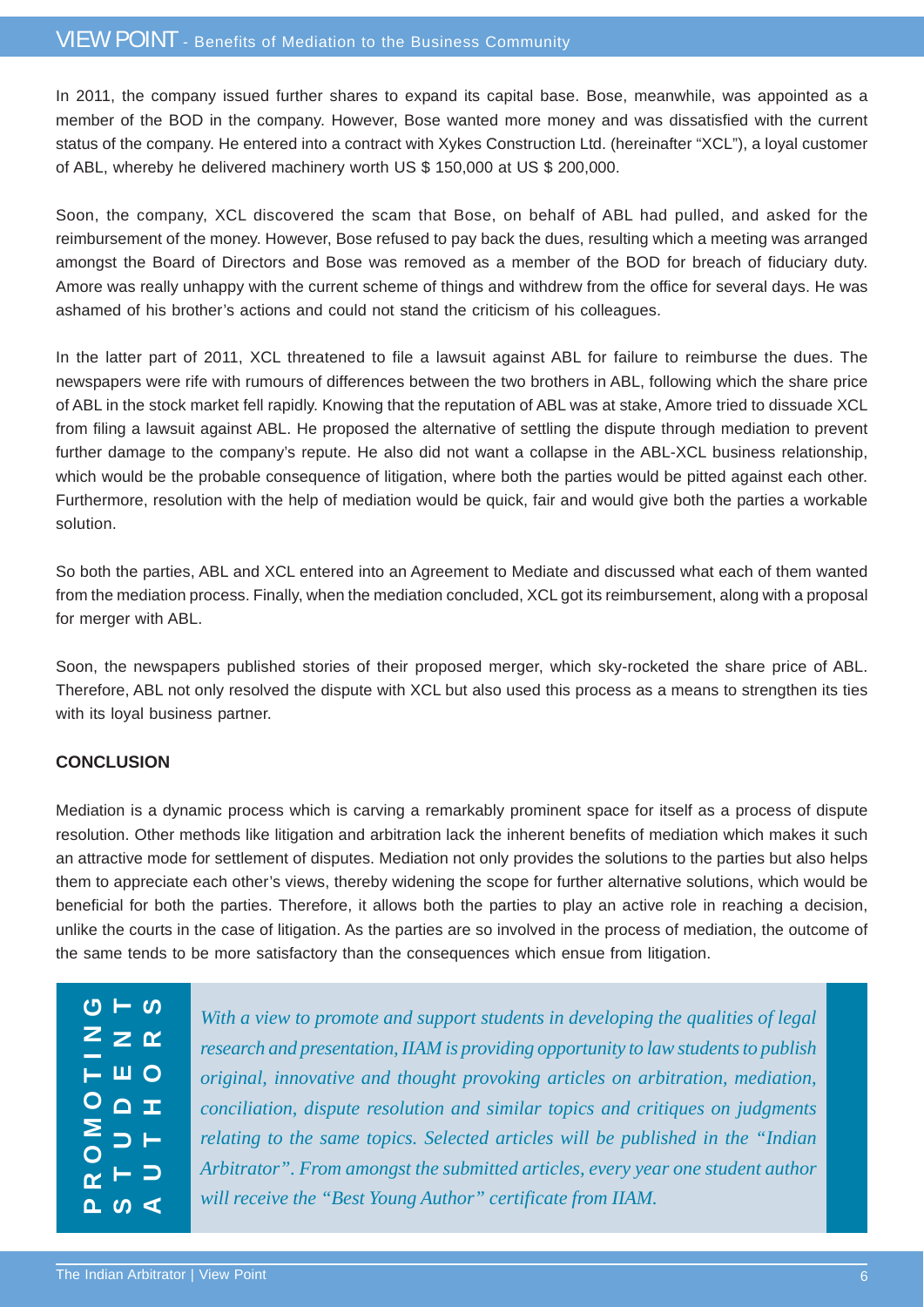# EMERGING ISSUES AND CHALLENGES IN ENFORCEMENT OF FOREIGN AWARDS - I

AMIT YADAV



*Section 36 of the Act states that an arbitral award is enforceable by a civil court of competent jurisdiction in the same manner as the court executes its own decrees. The public policy exception to enforcement is an acknowledgement of the right of the State and its courts to exercise ultimate control over the arbitral process. Public policy is a subjective term, which has to be determined keeping in mind the social, economic and political status of the country and also the facts and circumstances of the case on hand. The issues related to public policy; judicial intervention, distrust etc. have made it difficult to enforce foreign awards not only in India but in different countries of the world. This article is published in two parts.*

AUTHOR: AMIT YADAV IS A LAW STUDENT FROM JAIPUR, INDIA

## **INTRODUCTION:**

**T**he first serious effort in this direction was made under the auspices of the League of Nations. These efforts resulted in the Protocol on Arbitration Clauses, which was ratified by 30 States on 24th September 1923. This Protocol also provided a procedure for conducting arbitration and a mechanism for execution of the same. Article 2 of the Protocol gave the parties the freedom to choose the constitution of the Arbitral Tribunal and the freedom to conduct the arbitration in a country of their choice. However, the Protocol's major shortcoming was present in Article 3. Due to the construction of this Article, only domestic awards could be enforced by the Courts of the member States. India was a party to the Protocol and the Geneva Convention, subject to the reservation of limiting India's obligations in respect thereof to contracts which were considered as commercial under the laws of India. For implementing and giving effect to the Protocol and the Geneva Convention, the Arbitration (Protocol and Convention) Act, 1937 was enacted. Also, In order to give effect to the New York Convention, the Indian Parliament passed the Foreign Awards (Recognition and Enforcement) Act, 1926. However, this Act was repealed by the Arbitration and Conciliation Act, 1996.

## **ESSENTIAL CONSIDERATION FOR THE ENFORCEMENT OF FOREIGN AWARDS**:

Section 36 of the Act states that an arbitral award is enforceable by a civil court of competent jurisdiction in the same manner as the court executes its own decrees. In other words, all arbitral awards are enforceable by a court as though they are decrees passed by the court itself. Further, Sections 52 and 60 state that the provisions of Part 2 are not exhaustive for the enforcement of awards made under the two Conventions – the parties can take recourse to any mechanism afforded by the law to enforce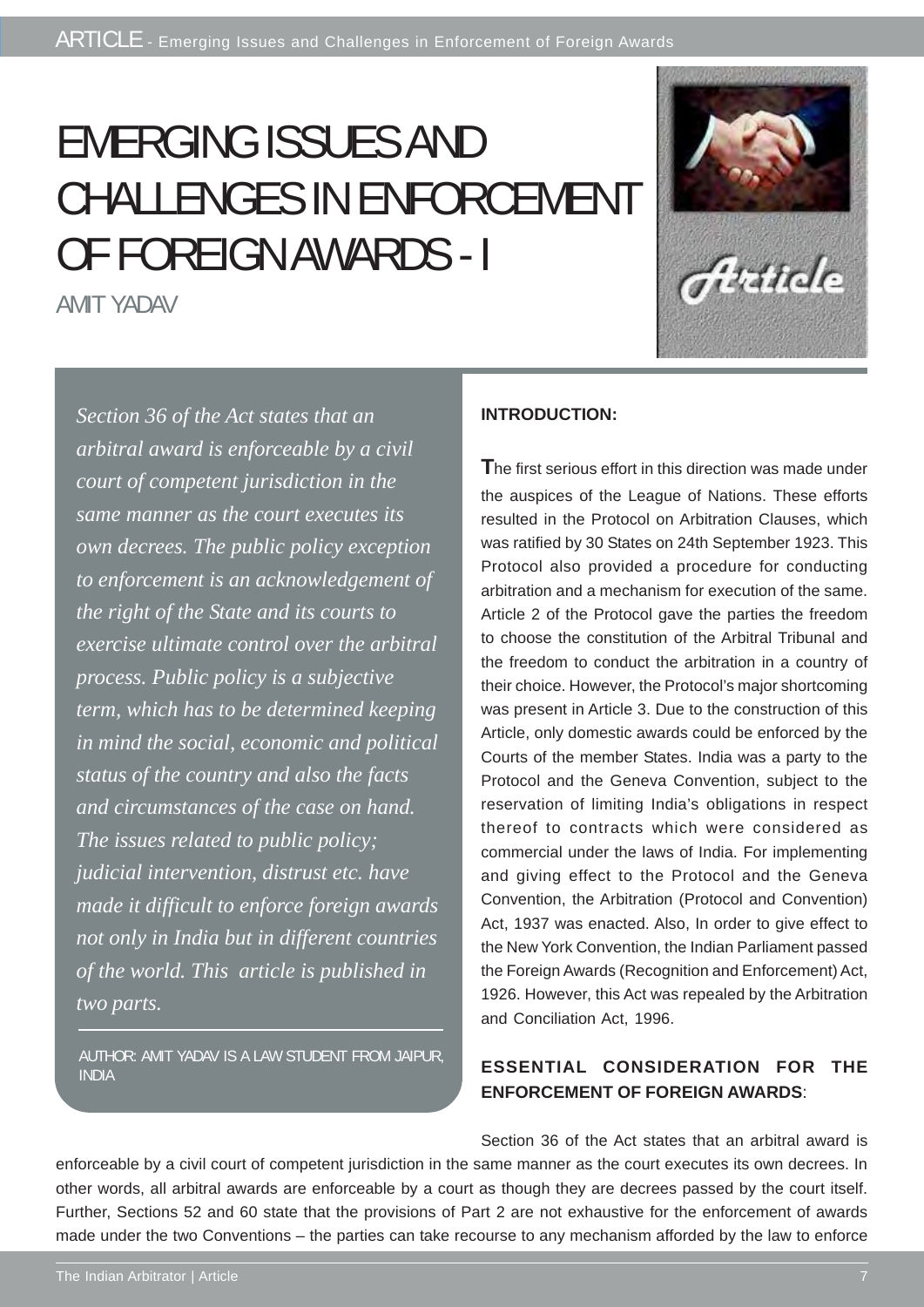arbitral awards. Extending the same logic to the non-Convention awards, the author submits that non-Convention awards passed during an international arbitration are enforceable.

An interesting aspect of Section 36 is that it gives the status of decree to arbitral awards. Some commentators refer to this as a "deemed decree", although the author submits that this would be a misnomer. According to Section 36, a court of competent jurisdiction will enforce an arbitral award, as though the award was a decree that had been passed by it. Therefore, as far as enforcement of an arbitral award is concerned, there is no difference between the award and a decree of the court.

## **CONDITIONS FOR ENFORCEMENT UNDER THE INDIAN LAW:**

The grounds mentioned in section 48 are exhaustive. Enforcement may be refused only if the objector can prove one of the grounds given in sub section (1) or if the Court finds existence of a ground listed in sub-section (2). As a general rule of interpretation the grounds under section 48 for refusal are to be construed narrowly.

The Courts are not free to refuse to enforce a foreign right at the pleasure of the judges, to suit the individual notion of expediency or fairness. They do not close their doors unless help would violate some fundamental principle of justice, some prevalent conception of good morals, and some deep-rooted tradition of the common weal.

The grounds listed in sub-section (1) of section 48 of the 1996 Act for refusal of enforcement of the award are to be proved by the party against whom it is invoked (hereinafter also 'the respondent'). The burden of proof to the show existence of the grounds for refusal is on the respondent. These grounds can be invoked only by an application of the respondent.

### **ISSUES AND CHALLENGES:**

### **A. Public Policy**

The public policy exception to enforcement is an acknowledgement of the right of the State and its courts to exercise ultimate control over the arbitral process. There is a tension, however, which the legislature and the courts must resolve between: on the one hand, not wishing to lend the State's authority to enforcement of awards which contravene domestic laws and values; and, on the other hand, the desire to respect the finality of foreign awards. In seeking to resolve this tension, some legislatures and courts have decided that a narrower concept of public policy should apply to foreign awards than is applied to domestic awards.

As is always the case when the term is used, there was some doubt as to the scope of "public policy" used in Section 48. What considerations must weigh on the court's mind before it can declare that an award is not enforceable because it is contrary to public policy? This question was considered in *Renusagar Power Co. v. General Electric Co1 .* The court held that mere contravention of law would not attract bar of public policy, but the award must be contrary to (i) fundamental policy of Indian law, or (ii) the interests of India, or (iii) justice or morality. In this regard, the dictum of the Supreme Court in Central Inland *Water Transport Co. Ltd. v. Brojo Nath Ganguly*<sup>2</sup> is noteworthy:

*"Public policy connotes some matter which concerns the public good and the public interest. The concept of what is for the public good or in the public interest or what would be injurious or harmful to the public good or the public interest has varied from time to time."*

**(Footnotes)** 1 AIR 1986 Del 8. 2 AIR 1986 SC 1571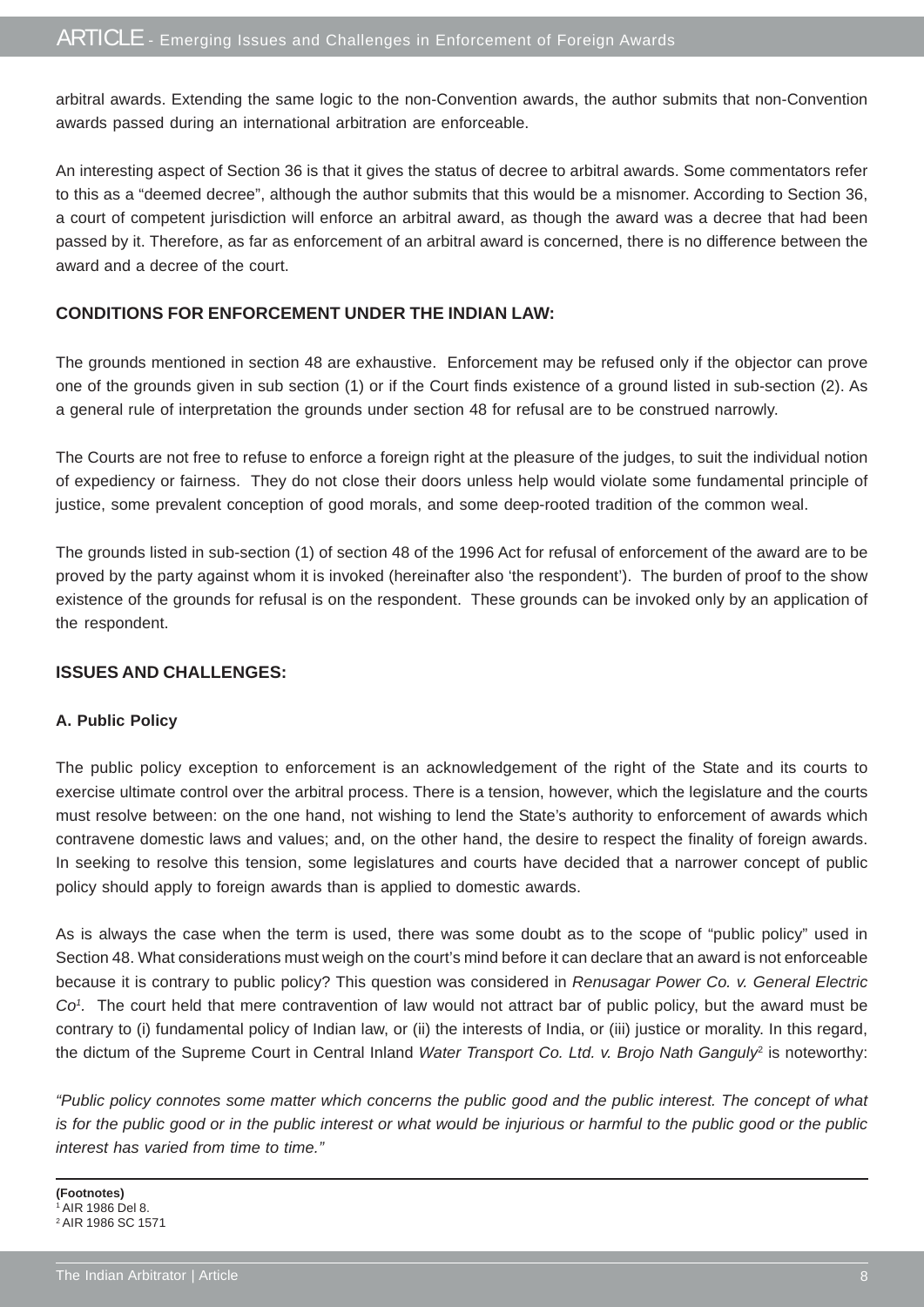The above paragraph from this judgment makes it clear that public policy is a subjective term, which has to be determined keeping in mind the social, economic and political status of the country and also the facts and circumstances of the case on hand. As an aid to interpretation of the term 'public policy', the Explanation to Section 48 states that an award obtained by fraud or corruption is also contrary to public policy.

### **B. Problem relating to setting aside the Awards:**

The grounds for setting aside an award rendered in India (in a domestic or international arbitration) are provided for under Section 34 of the Act. These are materially the same as in Article 34 of the Model Law for challenging an enforcement application. An award can be set aside if:

- a) A party was under some incapacity; or
- b) The arbitration agreement was not valid under the governing law; or
- c) A party was not given proper notice of the appointment of the arbitrator or on the arbitral proceedings; or
- d) The award deals with a dispute not contemplated by or not falling within the terms of submissions to arbitration or it contains decisions beyond the scope of the submissions; or
- e) The composition of the arbitral tribunal or the arbitral procedure was not in accordance with the agreement of the parties; or
- f) The subject matter of the dispute is not capable of settlement by arbitration; or
- g) The arbitral award is in conflict with the public policy of India.

A challenge to an award is to be made within three months from the date of receipt of the same. The courts may, however, condone a delay of maximum 30 days on evidence of sufficient cause. Subject to any challenge to an award, the same is final and binding on the parties and enforceable as a decree of the Court.



## **A CUP OF COFFEE**

An interesting fact of physics:

If you yelled for 8 years, 7 months and 6 days, you would have produced enough sound energy to heat one cup of coffee.

Hardly seems worth it, does it?

It is a supposed fact of physics but also a corollary of spirit.

Most fussing, yelling, and cursing causes far more harm than good and usually isn't worth the effort. All of the good it does over the years probably isn't worth a cup of hot coffee.

The next time you are inclined to huff and puff and blow off steam by raising your voice with five minutes of yelling at something or someone, remember with another 8 years, 7 months, 5 days, 23 hours and 55 minutes of yelling, you could have a cup of hot java.

Is the hot cup of coffee worth stirring up with anger? Coffee doesn't hear you. People do. And it only takes one second of yelling to heat them up.

Keep your cool, coffee is not the only thing that's ground up.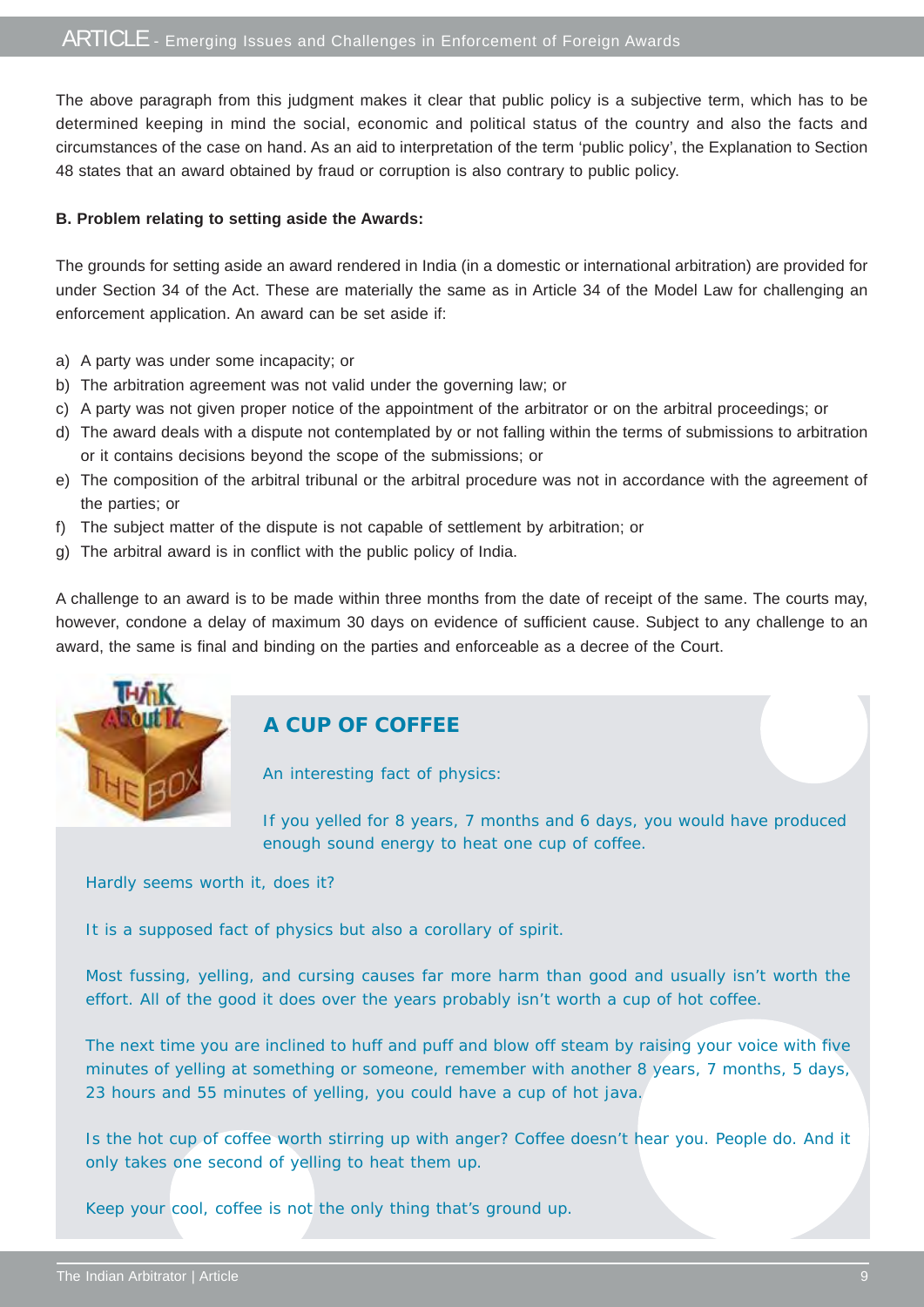Considerable controversy has been generated as to whether an award is liable to be challenged under Section 34 on merits. The earlier view, as expounded by the Supreme Court in *Renu Sagar Power Co. Ltd. v. General Electric Co.*<sup>3</sup> was that an award could be set side if it is contrary to the public policy of India or the interests of India or to justice or morality – but not on the grounds that it is based on an error of law or fact. The Supreme Court in that case was faced with the issue to determine the scope of public policy in relation to proceedings for enforcement of a foreign award under the Foreign Awards (Recognition and Enforcement) Act, 1961. The Court also held that in proceedings for enforcement of a foreign award the scope of enquiry before the court in which the award is sought to be enforced would not entitle a party to the said proceedings to impeach the award on merits. However, in a later Supreme Court of India decision in *Oil and Natural Gas Corporation vs. Saw Pipes<sup>4</sup>* the Court added an additional ground of "patent illegality", thereby considerably widening the scope of judicial review on the merits of the decision. In Saw Pipes case the court accepted that the scheme of Section 34 which dealt with setting aside the domestic arbitral award and Section 48 which dealt with enforcement of foreign award were not identical. The court also accepted that in foreign arbitration, the award would be subject to being set aside or suspended by the competent authority under the relevant law of that country whereas in domestic arbitration the only recourse is to Section 34. The Supreme Court observed: "*But in a case where the judgment and decree is challenged before the Appellate Court or the Court exercising revision jurisdiction, the jurisdiction of such Court would be wider*". Therefore, in a case where the validity of award is challenged there is no necessity of giving a narrower meaning to the term 'public policy of India'. On the contrary, wider meaning is required to be given so that the 'patently illegal award' passed by the arbitral tribunal could be set aside.

Similarly, if the award is patently against the statutory provisions of substantive law which is in force in India or is passed without giving an opportunity of hearing to the parties as provided under Section 24 or without giving any reason in a case where parties have not agreed that no reasons are to be recorded, it would be against the statutory provisions. In all such cases, the award is required to be set aside on the ground of 'patent illegality'."

The court in Saw Pipes case although adopted the wider meaning to the term 'public policy' but limited its application to domestic awards alone. The Saw Pipes case has generated some controversy, and it remains to be seen if it will stand the test of time.

**(Footnotes)**

3 (1994) Supp (1) SCC 644

4 (2003) 5 SCC 705



## **BECOME A MEMBER OF IIAM**

Empower yourself with the techniques of Alternative Dispute Resolution. Apart from being elected to the Governing Council, also become part of Expert Committees and Users Committees to give expert advice / opinions to the Governing Council on the improvement of ADR in India.

Your association will provide the necessary inspiration for the endeavours of IIAM.

Choose from the different category of memberships. For details. see: www.arbitrationindia.com/htm/membership.htm or mail to dir@arbitrationindia.com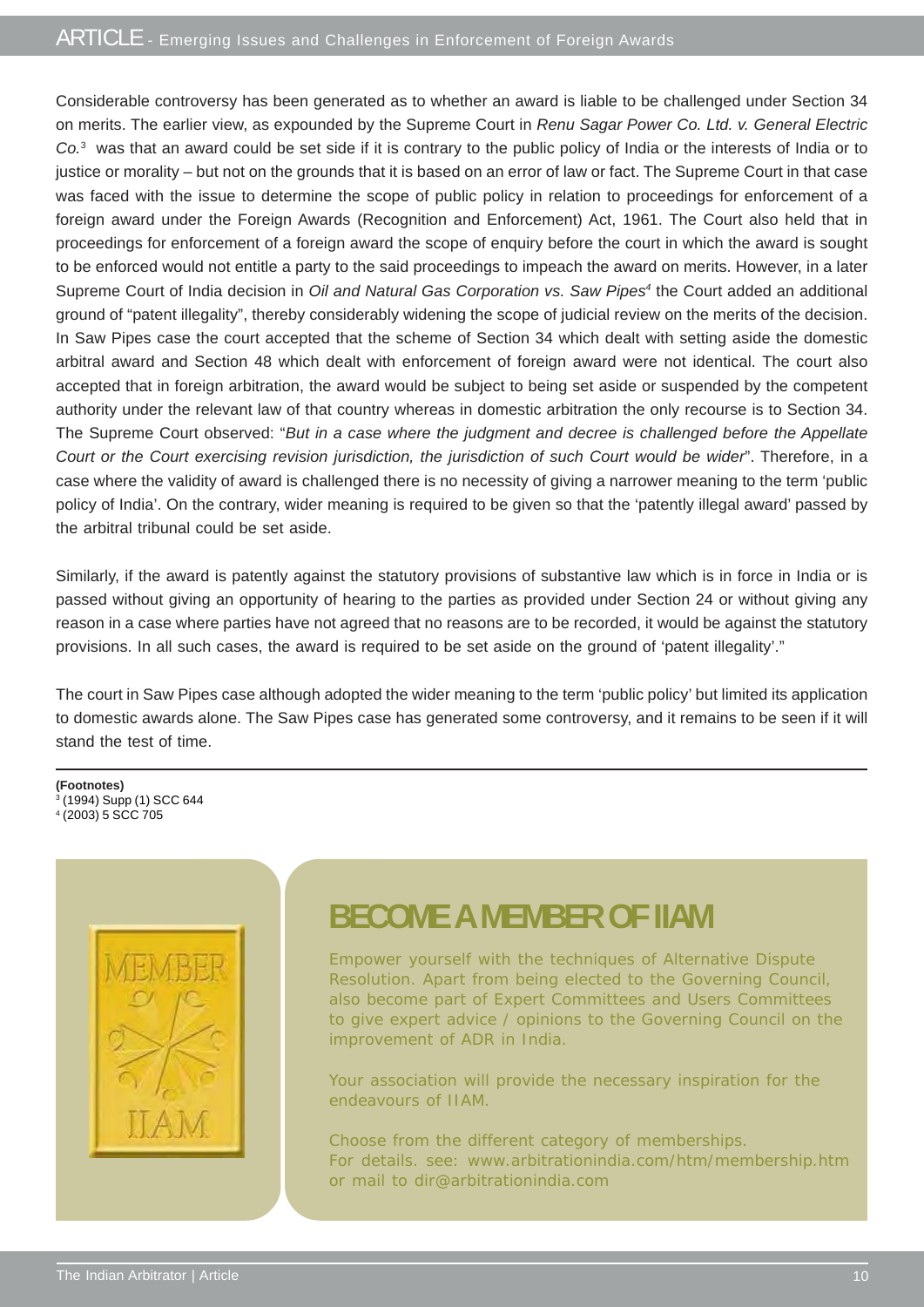# NEWS & EVENTS



## INTERNATIONAL SEMINAR & BUSINESS SUMMIT 17 | 18 MAY, 2013 - INDIA

The India International ADR Association is conducting an International Seminar and Business Summit, titled "*Fostering Global Business – Making Deals; Resolving Disputes*" on May 17|18, 2013 at Kochi, India. The segment of International Seminar will have sessions by reputed international and national speakers on topics covering international law and business, like, "Tailoring Dispute Resolution Strategies", "Creating Value in Deals and Disputes", "Successful Investments", "Choices for Troubled Businesses", "Transfer Pricing", "Merger and Acquisitions", etc. The Business Summit will bring together commercial entities who are potential stake-holders in India's international trade. The event focuses on bringing together representatives of government, businesses and the legal profession, from across the world, to network with each other, recognizing it as an essential tool for success in today's business climate. IIAM is the Knowledge Partner for the International Seminar. For more details see; www.adrassociation.org/ conference

## IIAM FORMING INTERNATIONAL NEUTRAL PANEL FOR TRANSNATIONAL DEALS & DISPUTES

With the increase in the volume of transnational trade, investment and business between India and countries in the Asia Pacific and other region and consequential rise in the volume of business disputes, dispute resolutions and enforcement, the Indian Institute of Arbitration & Mediation (IIAM) is intending to provide international mediation and arbitration service for business groups from India doing trade, business or investment abroad or multinational business groups doing trade, business or investment in India, by creating a panel of professional mediators and arbitrators representing various countries with respective language and cultural background. IIAM International Mediation Services include deal mediations for making efficient business deals and dispute management systems or dispute mediations for amicable and effective dispute resolutions.

With ASEAN extending the free trade pact to include services and investment and the recent inclusion of China and Hong Kong in the list of countries under the New York Convention, it is expected that the use of mediation and arbitration will increase in transnational business.

For more details and empanelment contact dir@arbitrationindia.com